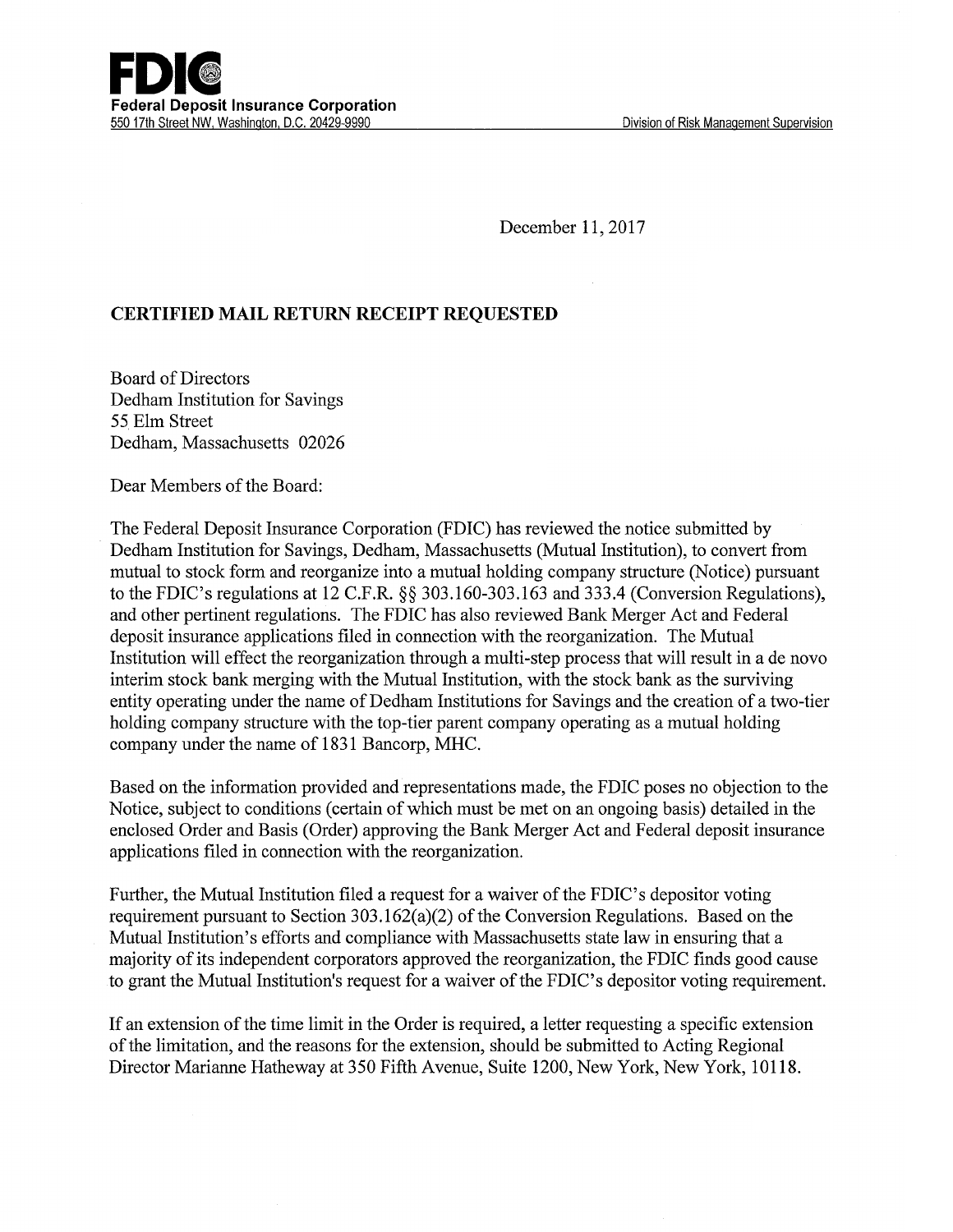Board of Directors Dedham Institution for Savings

Please notify the New York Regional Office in writing when the proposed transaction has been consummated. Should you have any questions, please contact Case Manager Kimberly M. Schulte at (785) 628-1732 ext. 4716.

Sincerely,

**/s/**

James C. Watkins Deputy Director

cc: Michael J. Brown Luse Gorman, PC Attorneys at Law 5335 Wisconsin Avenue, N.W., Suite 780 Washington, D.C. 20015

> Terence A. McGinnis Commissioner of Banks Massachusetts Division of Banks 1000 Washington Street Boston, Massachusetts 02118-6400

Maureen B. Savage Vice President Federal Reserve Bank of Boston 600 Atlantic Avenue H-3 Boston, Massachusetts 02210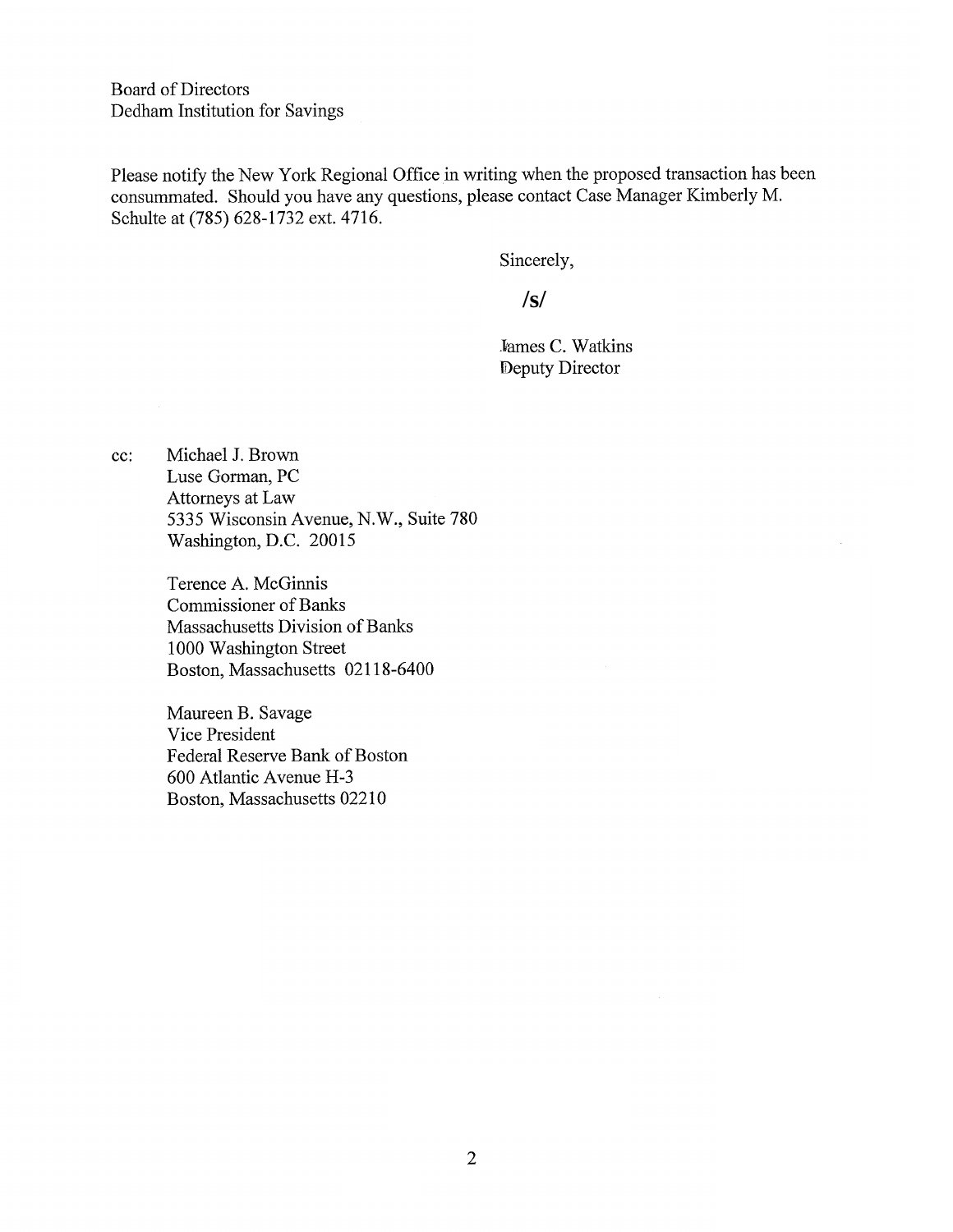## FEDERAL DEPOSIT INSURANCE CORPORATION

Dedham Institution for Savings Dedham, Massachusetts

Application for Consent to Merge

## ORDER AND BASIS FOR CORPORATION APPROVAL

Pursuant to Section 18(c) of the Federal Deposit Insurance (FDI) Act, Dedham Institution for Savings, Dedham, Massachusetts (Bank), currently astate-chartered, mutually owned Deposit Insurance Fund (DIF) member with total assets of \$1,417,917,000 and total deposits of \$1,143,605,000 as of September 30, 2017, filed an application for the FDIC's consent to merge with Dedham Interim Subsidiary Bank, Dedham, Massachusetts, a proposed de novo interim State-chartered stock savings bank. In addition, an application has been filed for Federal deposit insurance for Dedham Interim Subsidiary Bank to facilitate the merger with Bank.

The proposed transaction is to effect the Bank's plan of reorganization into a mutual holding company structure which, solely to facilitate such an undertaking, provides for the following:

- The Bank will organize a *de novo* interim Massachusetts-chartered mutual savings bank, Dedham DeNovo Bank;
- Dedham DeNovo Bank will immediately amend and restate its charter to become a mutual holding company, 1831 Bancorp, MHC (MHC);
- MHC will simultaneously establish a new wholly-owned, Massachusetts-chartered interim stock bank, Dedham Interim Subsidiary Bank (Interim Stock Bank);
- The Bank will immediately thereafter merge with and into the Interim Stock Bank, with the stock bank as the surviving entity, under the name of Dedham Institution for Savings (Resultant Bank);
- MHC will thereafter establish a new, wholly owned subsidiary holding company, organized as a Massachusetts stock corporation, 1831 Bancorp, Inc. (Stock Holding Company); and
- MHC will contribute 100 percent ownership of the shares of the Resultant Bank to Stock Holding Company, creating atwo-tier holding company structure and completing the reorganization.

Upon consummation of the proposed transaction, the deposits of Resultant Bank will be insured by the DIF. Resultant Bank will be wholly owned by 1831 Bancorp, Inc., which in turn will be wholly owned by 1831 Bancorp, MHC.

Following the consummation of the proposed transaction, Resultant Bank will operate the same banking business with the same management at the same locations now being served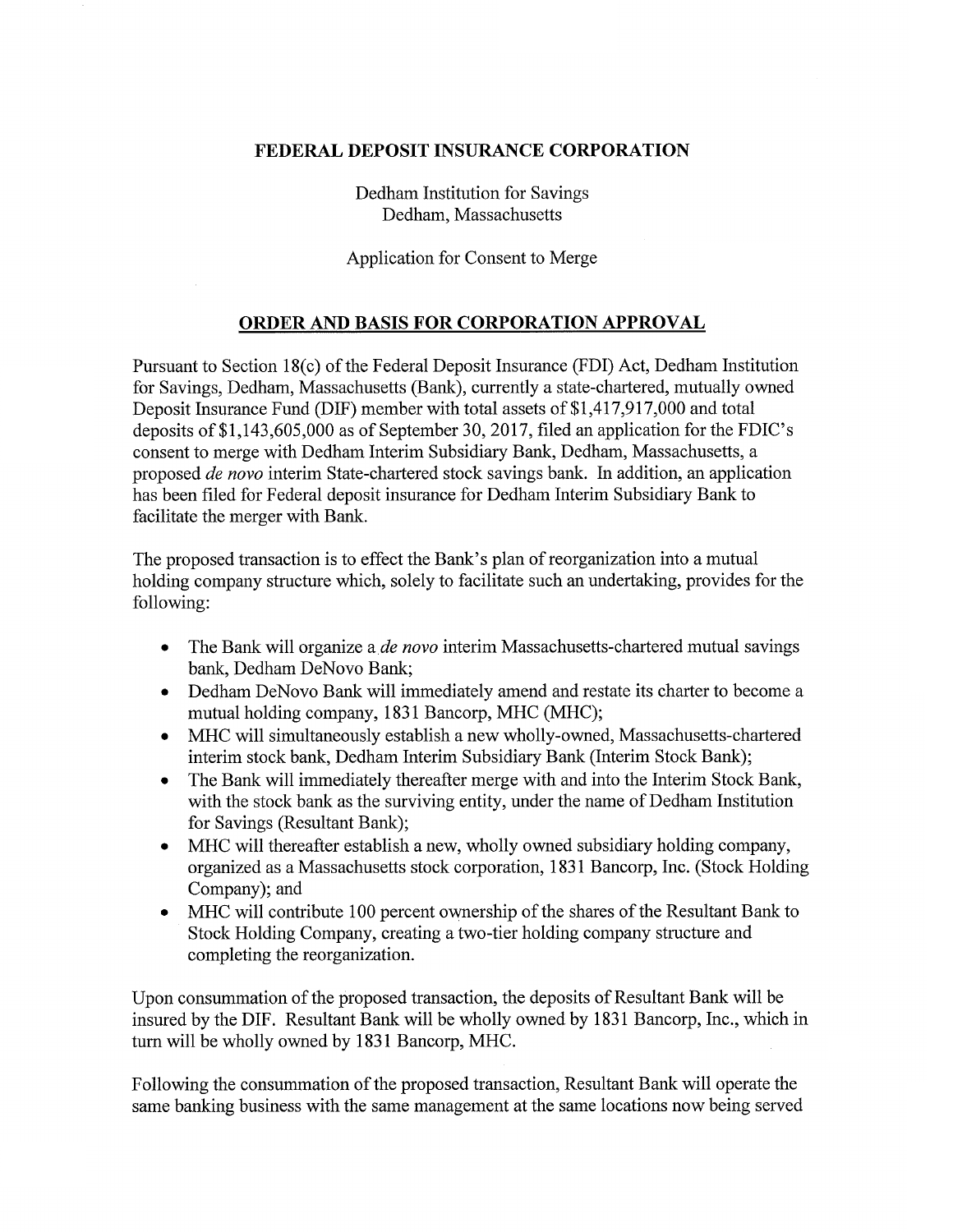by the Bank, including its main office at 55 Elm Street, Dedham, Massachusetts. The proposed transaction will not alter the competitive structure of banking in the market served by the Bank.

Notice of the proposed transaction, in a form approved by the FDIC, has been published pursuant to the FDI Act. A review of available information, including the Community Reinvestment Act (CRA) Statement of the proponent, disclosed no inconsistencies with the purposes of the CRA. Resultant Bank is expected to meet the credit needs of its community, consistent with the safe and sound operation of the institution.

In connection with the deposit insurance application for Dedham Interim Subsidiary Bank, the FDIC has taken into consideration the financial history and condition, the adequacy of the capital structure, the future earnings prospects, the general character and fitness of the management, the convenience and needs of the communities to be served, the risk to the DIF and whether the banks' corporate powers are consistent with the purposes of the FDI Act.

In connection with the merger application, the FDIC has taken into consideration the effect on competition, financial and managerial resources and future prospects of the proponent bank and the resultant bank, the convenience and needs of the community to be served, and the effect of the proposed transaction on competition. The FDIC has also taken into consideration the effectiveness of the insured depository institution involved in the proposed merger transaction in combating money-laundering activities, and the risk posed by the transaction to the stability of the U.S. banking or financial system.

Having found favorably on all statutory factors, it is the FDIC's judgment that the applications for Federal deposit insurance and for consent to merge should be and are hereby approved subject to the following conditions, some of which are continuing in nature:

- Except for the issuance of all of the shares of Dedham Interim Stock Bank (Stock Bank) to 1831 Bancorp, MHC (Mutual Holding Company) and the contribution of that stock to 1831 Bancorp (Stock Holding Company), no shares of stock of the Stock Bank shall be sold, transferred, or otherwise disposed of, to any person (including any Employee Stock Ownership Plan) unless prior written notice is provided to, and written non-objection is received from, the FDIC's New York Regional Director.
- 2. Prior to a sale, transfer or other disposition of any shares of the Stock Holding Company by the Mutual Holding Company to any person (including any Employee Stock Ownership Plan) or a conversion of the Mutual Holding Company to stock form, the Stock Bank shall provide prior written notice to the FDIC's New York Regional Director and include copies of all documents filed with the state and Federal banking and/or securities regulators in connection with any sale, transfer, disposition, or conversion.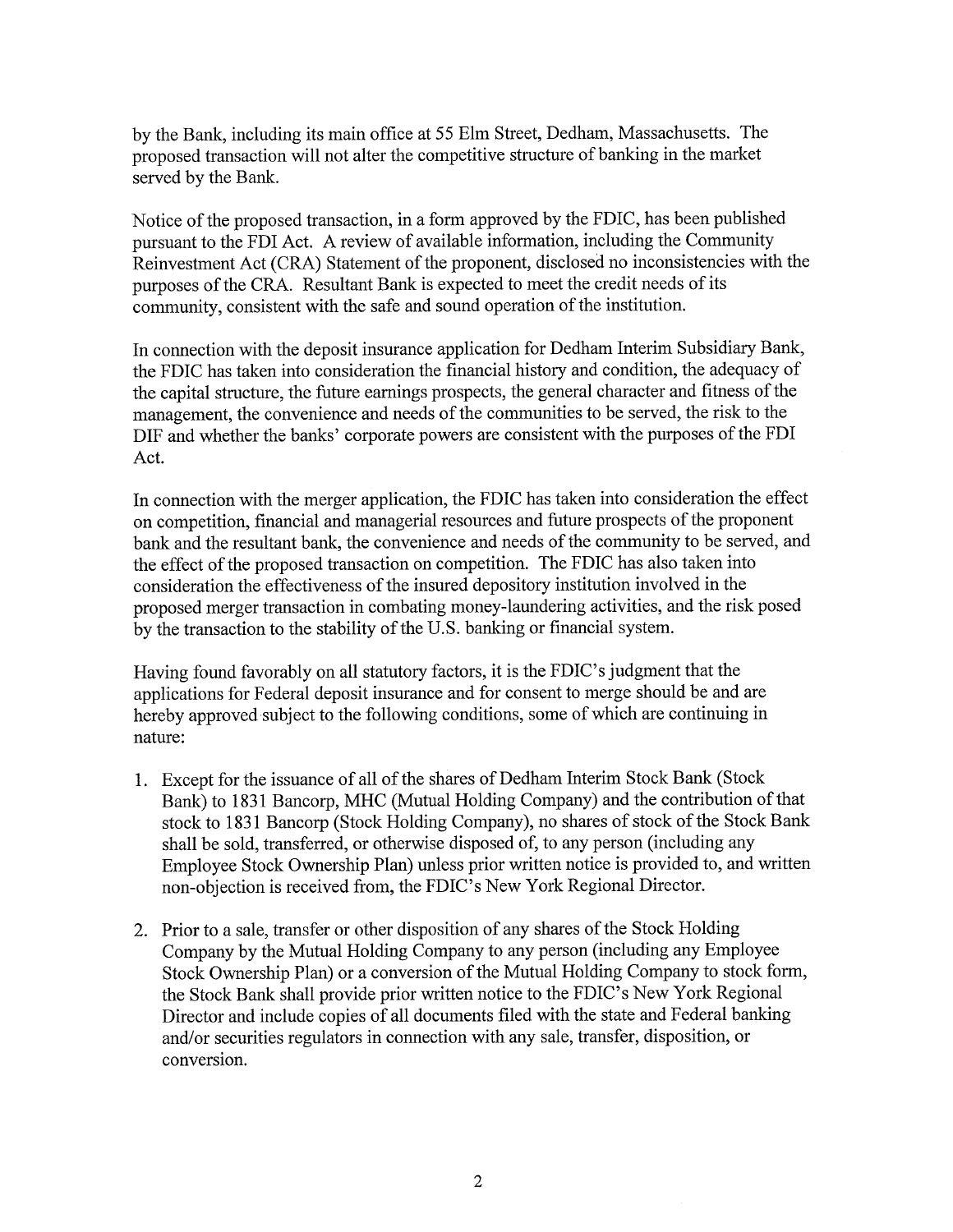- 3. Should any shares of stock of either the Stock Bank or the Stock Holding Company be issued to persons other than the Stock Holding Company and the Mutual Holding Company, any dividends waived by the Mutual Holding Company shall be retained by the Stock Holding Company or the Stock Bank and must be segregated, earmarked or otherwise identified on its books and records. Such amounts must be taken into account in any valuation of the institution and factored into the calculation used in establishing a fair and reasonable basis for exchanging shares in any subsequent conversion of the Mutual Holding Company to stock form. Such amounts shall not be available for payment to, or the value thereof transferred to, minority shareholders by any means, including through dividend payments or upon liquidation.
- 4. Any change in proposed senior executive officers or the board of directors, prior to the consummation of the proposed transactions, will render this approval null and void unless the Bank submits prior written notice to, and receives written non-objection from, the FDIC's New York Regional Director prior to the consummation of the proposed transactions.
- 5. During the three-year period after the close of the proposed transactions, the Stock Bank shall operate within the parameters set forth in the business plan submitted with the Notice and must provide prior written notice to and receive written non-objection from, the FDIC's New York Regional Director prior to implementing any material deviation or change from the business plan (including, but not limited to, any merger, acquisition, or business combination).
- 6. The Stock Bank shall provide 30 days' written notice to the FDIC's New York Regional Director prior to implementing any policy or executing any agreement with the Mutual Holding Company ar any of the Stock Bank's affiliates related to the allocation and sharing of costs with the Stock Bank. A copy of the proposed policy or agreement shall be provided with the written notice. The Stock Bank shall not implement any such policy or execute such agreement if the FDIC's New York Regional Director objects in writing to such policy or agreement within the 30-day notice period.
- 7. The Bank shall provide written evidence that all necessary and final approvals regarding the proposed transactions have been received from the appropriate Federal and state authorities.
- 8. The proposed transactions may not be consummated later than six months after the date of the FDIC's non-objection unless such period is extended for good cause by the FDIC.
- 9. The Bank acknowledges that any letter of non-objection from the FDIC is conditioned on the facts and circumstances as currently known to the FDIC, and the Bank shall notify the FDIC's New York Regional Director as soon as the Bank becomes aware of any material changes in the facts and circumstances prior to the consummation of the proposed transactions.